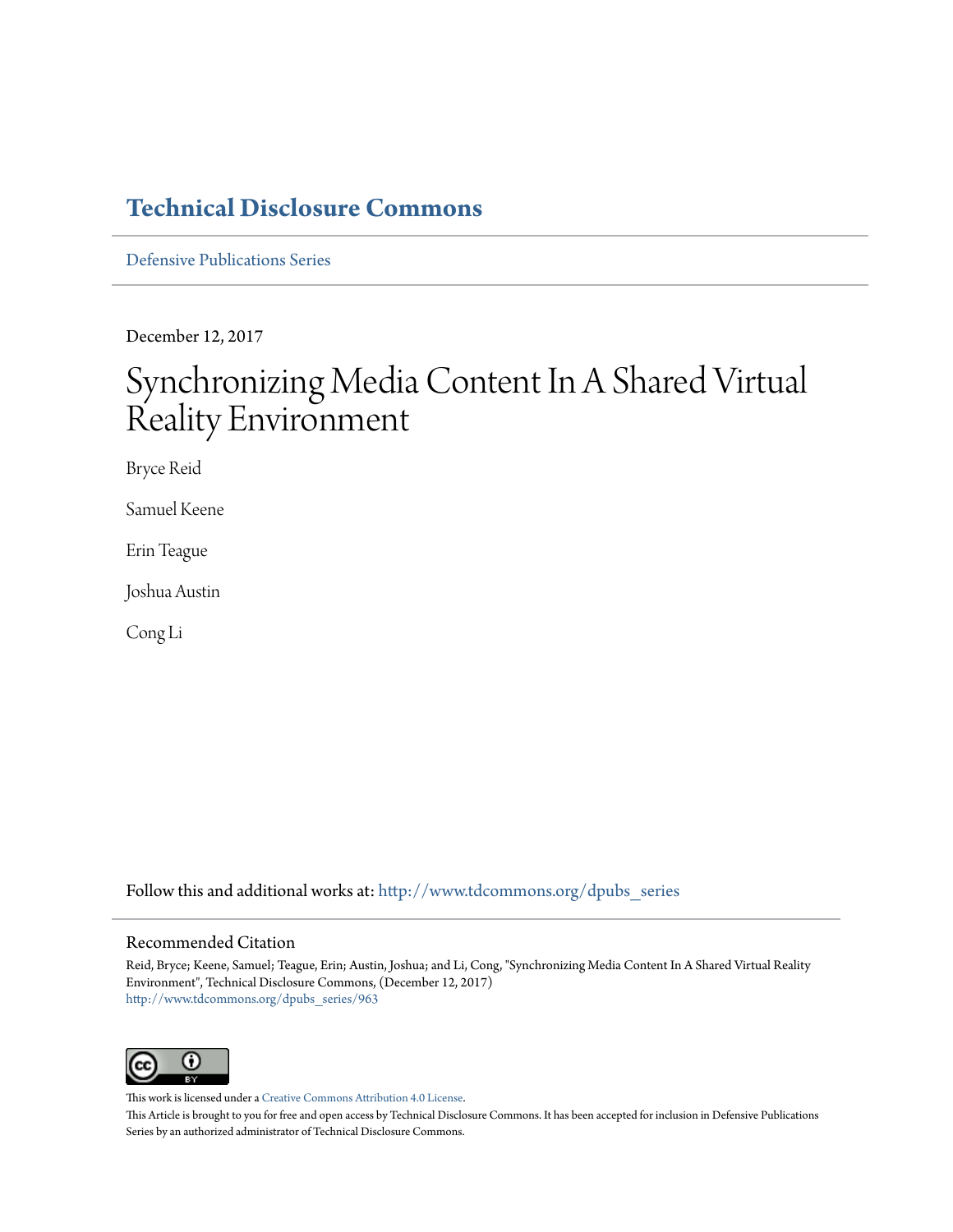# **SYNCHRONIZING MEDIA CONTENT IN A SHARED VIRTUAL REALITY ENVIRONMENT**

# ABSTRACT

Disclosed herein is a mechanism for synchronizing media content in a shared virtual reality environment. The mechanism can cause a shared virtual reality space to be presented on multiple user devices corresponding to multiple users participating in the shared virtual reality space. In some instances, users in the shared virtual reality space can be viewing different media content items. The mechanism can cause indications of the media content items being viewed by each user to be presented within the shared virtual reality space. In response to receiving a selection from a first user device of an indication of a media content item being presented on a second user device, the mechanism can transmit, to the first user device, metadata indicating an identifier of the media content item being presented on the second user device and a current playback position of the media content item on the second user device. The mechanism can then cause the media content item to be presented on the first user device at the playback position indicated in the transmitted metadata.

### BACKGROUND

 Users are increasingly interested in participating in virtual reality environments. Additionally, users may be interested in interacting with other users in a shared virtual reality environment. For example, users may be interested in viewing media content with other users in a shared virtual reality environment, or in viewing different media content within the same shared virtual reality environment. However, it can be difficult to synchronize media playback for different users within the shared virtual reality environment. Thus, there is a need for a better approach to synchronize media content in a shared virtual reality environment.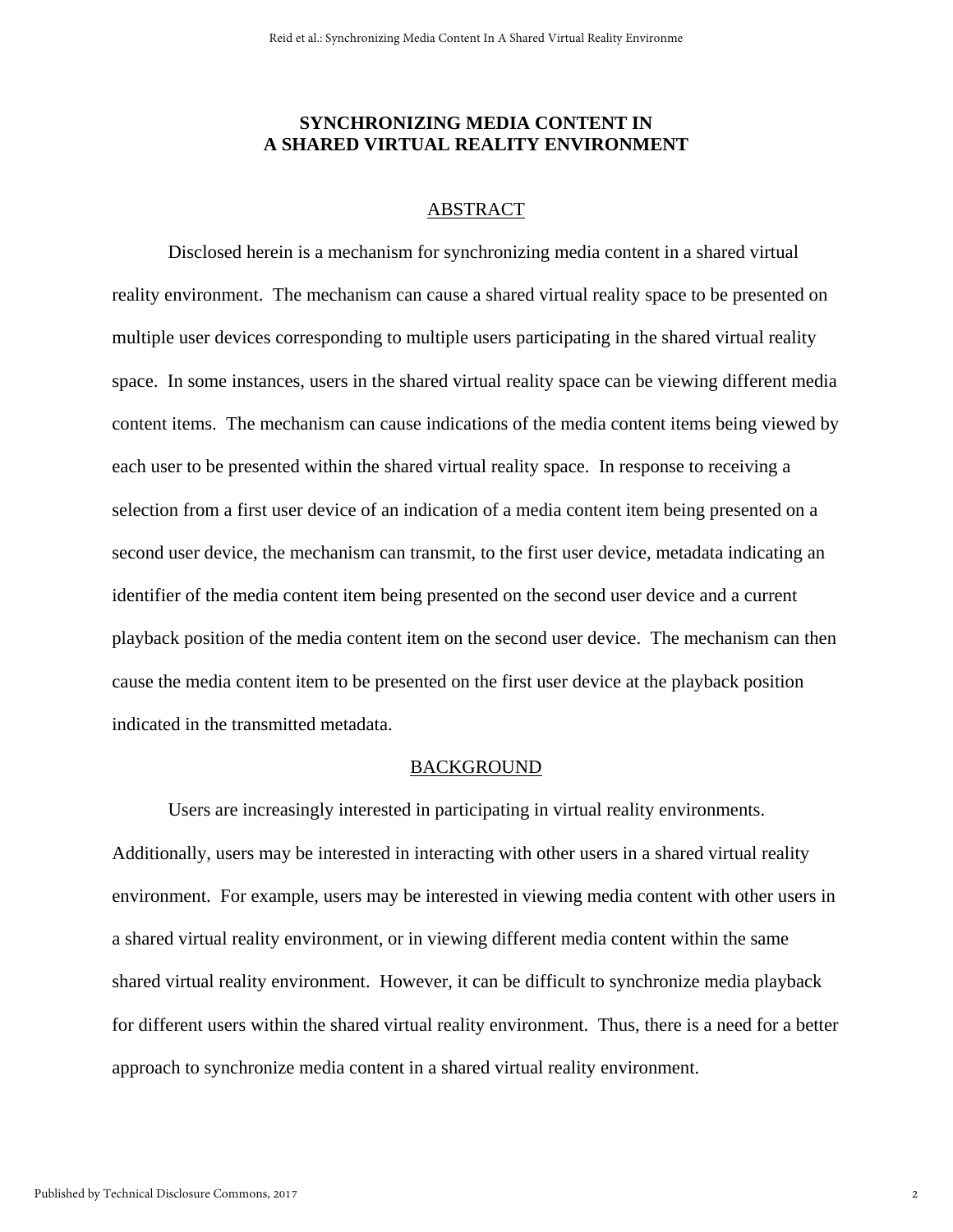### **DESCRIPTION**

 The systems and techniques described in this disclosure relate to synchronizing media content in a shared virtual reality environment. In particular, the systems and techniques relate to presenting indications of media content items being viewed by different users who are within a shared virtual reality environment and, in response to receiving a selection of one of the indications from a user within the shared virtual reality environment, causing the media content item associated with the selected indication to be presented to the user who selected the indication.

 FIG. 1 shows an illustrative example of a user interface 100 for synchronizing presentations of media content in a shared virtual reality environment. User interface 100 can be presented on a user device of each user participating in the shared virtual reality environment.



 $FIG. 1$ 

 As shown in FIG. 1, user interface 100 can include an avatar for each user (e.g., an image associated with the user, a name or username corresponding to the user, and/or any other suitable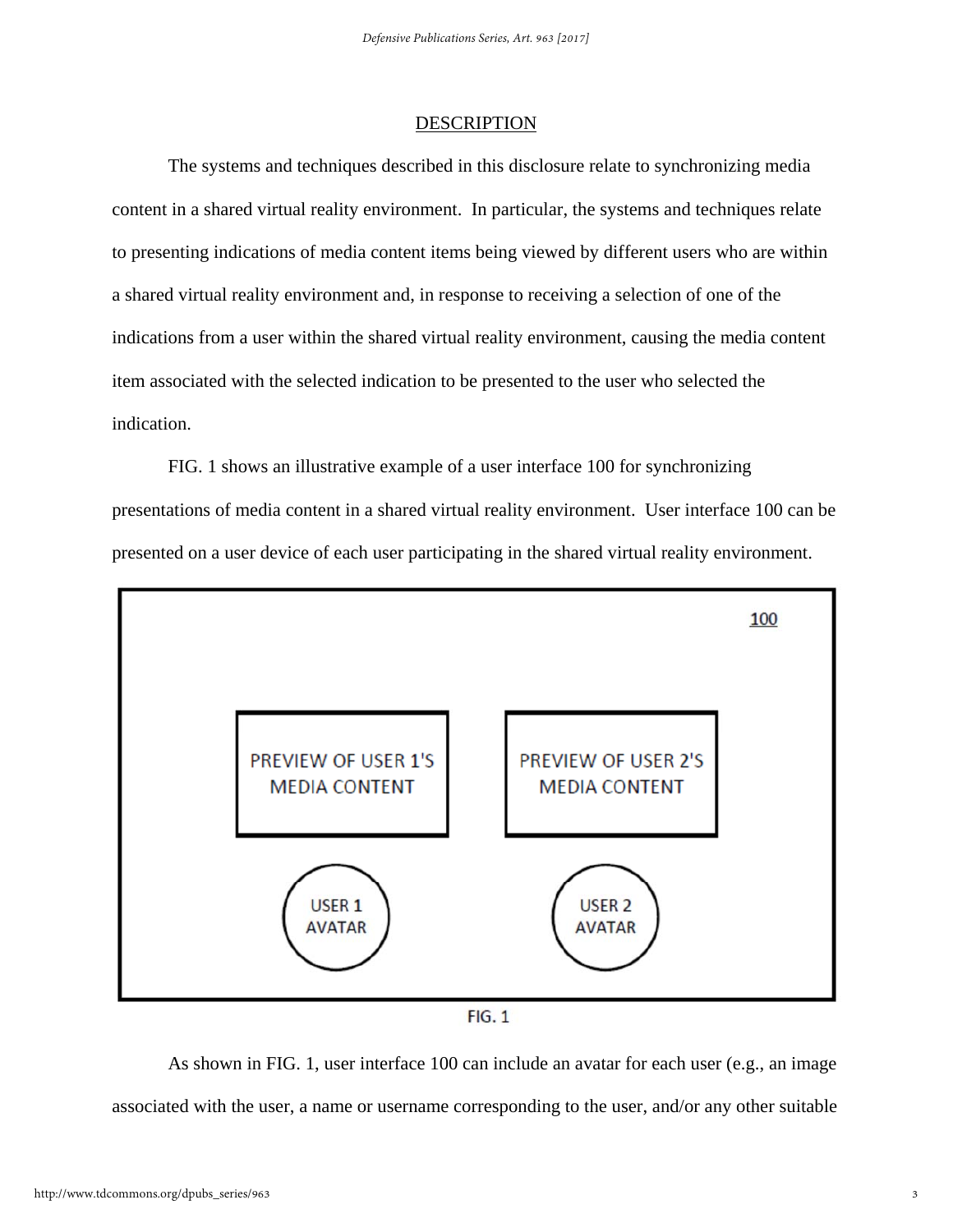content) participating in the shared virtual reality environment. Additionally, user interface 100 can include an indication of media content being viewed by a corresponding user within the shared virtual reality environment. For example, the indication of the media content being viewed can be a preview (e.g., a thumbnail image, a short video segment from a video content item being viewed, and/or any other suitable type of preview) of the media content being viewed.

 Note that, although two user avatars and two indications of media content being viewed are shown in user interface, any suitable number of avatars and any suitable number of media content indications can be presented. Note also that user interface 100 can be presented in any suitable manner, such as in two-dimensional space, three-dimensional space, and/or in any other suitable manner. Additionally, in some instances, users viewing user interface 100 can interact with and manipulate user interface 100 in any suitable manner. For example, in some instances, users can change a viewpoint within user interface 100, rotate or translate a position of user interface 100, and/or manipulate user interface 100 in any other suitable manner.

 FIG. 2 shows an illustrative example of a process 200 for synchronizing media content in a shared virtual reality environment.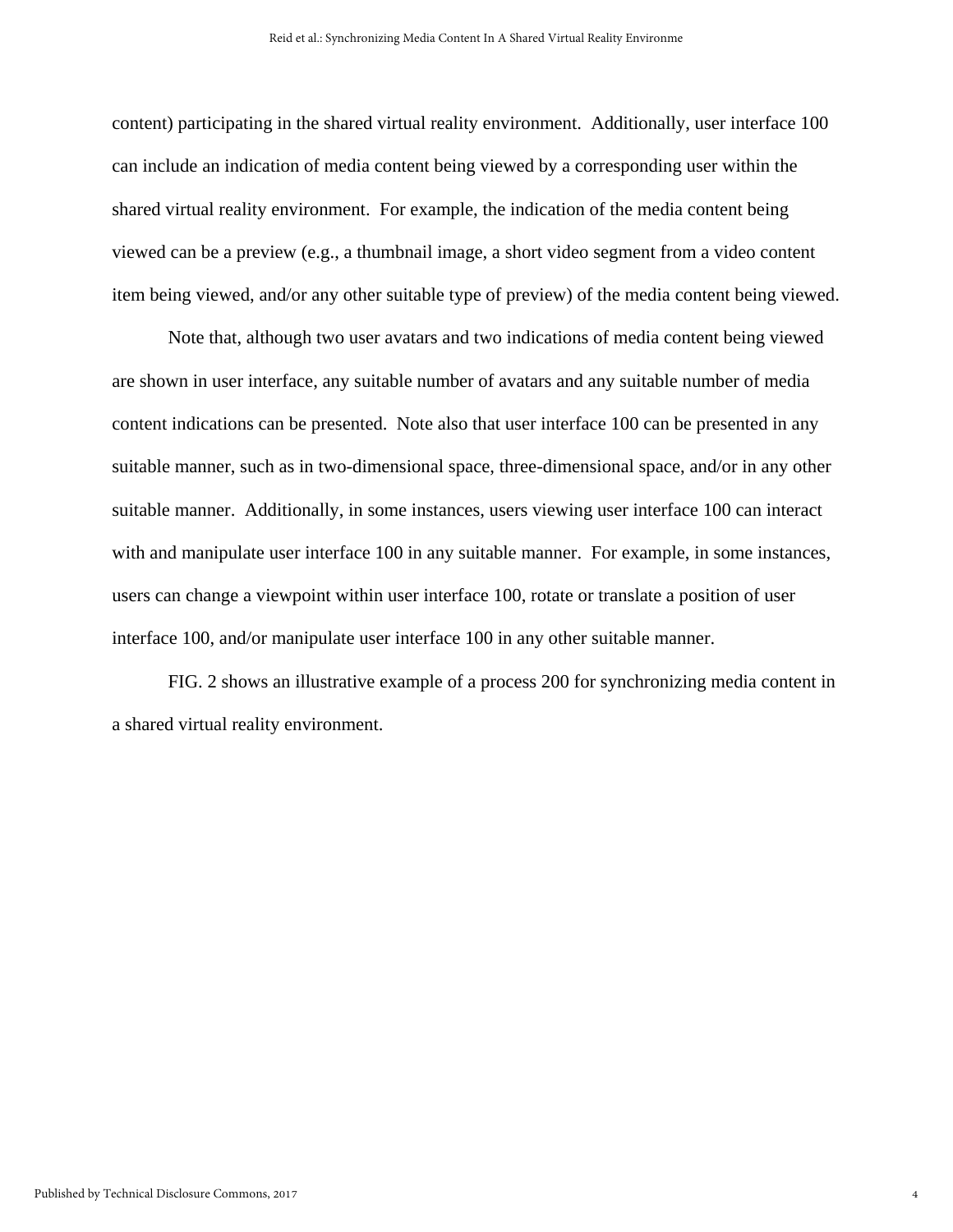

 $FIG. 2$ 

 At step 202, the system can present a shared virtual reality environment to multiple users (e.g., two, three, five, ten, and/or any other suitable number). As shown in FIG. 1, the virtual reality environment can include indications of media content currently being viewed by each user in the shared virtual reality environment. For example, the indications of media content being viewed by each user can include a preview of the media content item (e.g., a thumbnail image, an animation of frames of a video being viewed, a segment of a video being viewed, and/or any other suitable type of preview). Additionally, as shown in FIG. 1, the system can present an avatar corresponding to each user in the shared virtual reality environment. For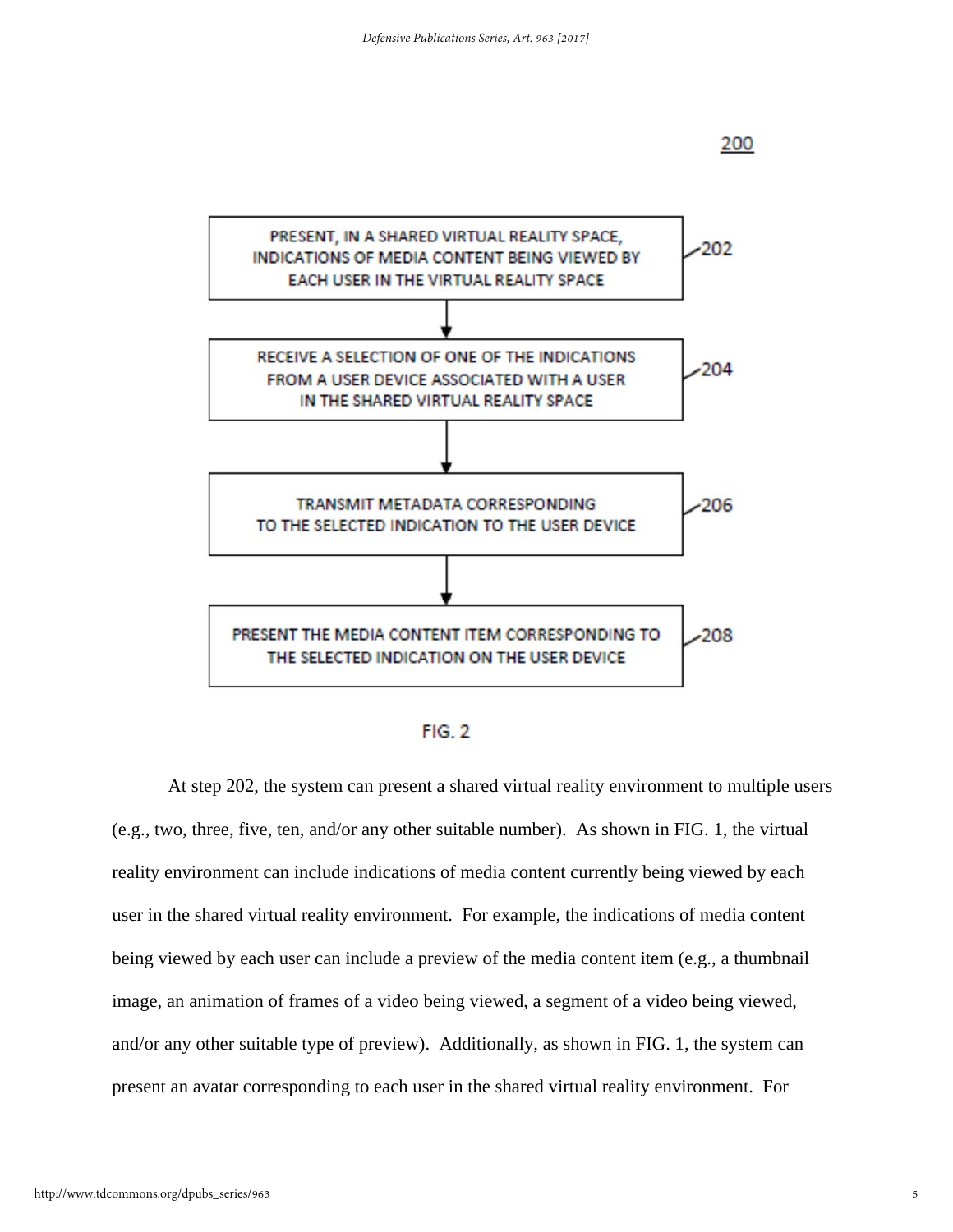example, the avatar can include an image associated with the user, a name of the user, and/or any other suitable information corresponding to the user. As shown in the example of FIG. 1, the avatar can be presented in connection with a corresponding indication of the media content being viewed by the user.

 At step 204, the system can receive, from a user device corresponding to a first user of the users participating in the shared virtual reality environment, a selection of one of the indications of media content being viewed by a second user participating in the shared virtual reality environment. The selection can be received in any suitable manner. For example, the selection can be received in response to a determination that the first user has selected a preview of media content currently being viewed by the second user.

 At step 206, the system can transmit metadata corresponding to the media content item associated with the selected indication to the user device associated with the first user. The metadata can correspond to any suitable information, such as a Uniform Resource Locator (URL) identifying the media content item, a playback position of the media content item on a second user device associated with the second user currently viewing the media content item on the second user device, and/or any other suitable information.

 At step 208, the system can cause the first user device to begin presenting the media content item corresponding to the selected indication using the metadata. For example, the first user device can access the media content item using a URL included in the received metadata. As another example, the first user device can cause the media content item to begin being presented at a playback position indicated in the received metadata, thereby allowing the presentation of the media content item on the first user device to be synchronized with the presentation of the media content item on the second user device.

6